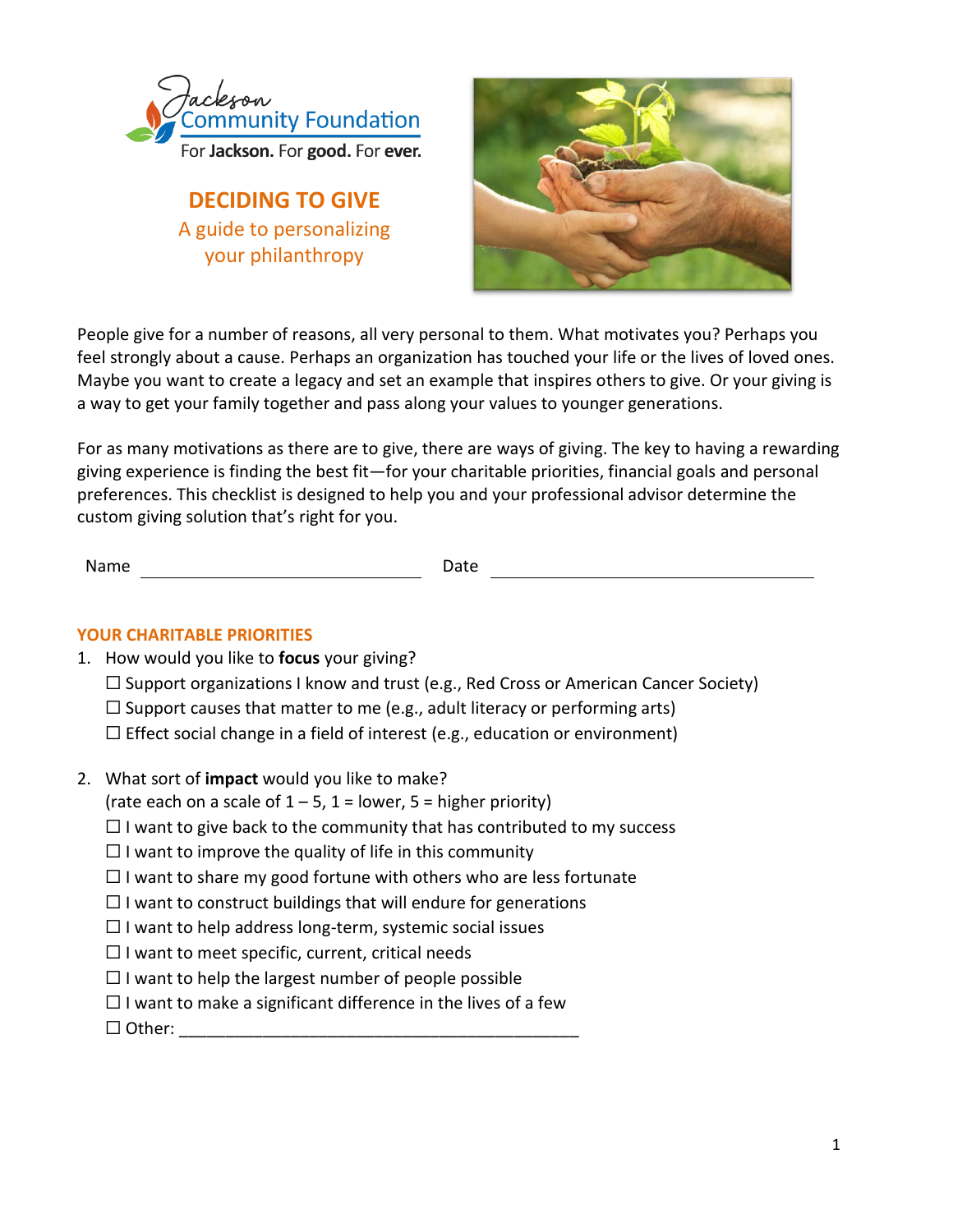| 3. Which <b>causes or organizations</b> do you hope to advance with your giving? |
|----------------------------------------------------------------------------------|
| (rate each on a scale of $1 - 5$ , $1 =$ lower, $5 =$ higher priority)           |

| $\Box$ Alma mater:           |                      |  |  |
|------------------------------|----------------------|--|--|
| $\Box$ Faith organization:   | $\Box$ Environment   |  |  |
| $\Box$ Favorite charity:     | $\Box$ Health        |  |  |
| $\Box$ Arts and culture      | $\Box$ Human service |  |  |
| $\Box$ Community development | $\Box$ Other:        |  |  |
| $\Box$ Education             |                      |  |  |

#### **TIMING YOUR GIFT**

- 4. Major **life events** often drive changes to an estate plan and prompt charitable gifts. Which of the following transitions might be relevant?
	- $\Box$  Selling a business
	- $\Box$  Change in marital status for you or your heirs
	- $\Box$  Retirement or estate planning
- $\Box$  Birth or coming of age of children or grandchildren
- $\Box$  Death of a loved one

- $\Box$  Receiving an inheritance
- 5. How would you like to **time** your gifts from a personal perspective?
	- $\Box$  Give all gifts during lifetime
	- $\Box$  Give some lifetime gifts now; some after death
	- $\Box$  Give all gifts after death
- 6. How long should any fund you might establish **last**? The Jackson Community Foundation offers endowment, where the principal is never spent and grows over time, and grants are made from the earnings—forever.
	- $\Box$  Endow my entire gift
	- $\Box$  Endow some of my gift; make a portion available for immediate distribution
	- $\Box$  Distribute all of my gift right away
	- $\Box$  Distribute all of my gift during an established period of time

## **YOUR FINANCIAL GOALS**

- 7. Which kind of **assets** are you interested in giving? The Jackson Community Foundation and your professional advisor can help you assess the financial and tax implications of each.
	- ☐ Cash
	- $\Box$  Retirement savings
	- $\Box$  Appreciated securities
	- $\Box$  Closely held stock and business assets
	- $\Box$  Real estate
	- $\Box$  Life insurance
	- □ Fine art
	- ☐ Other asset: \_\_\_\_\_\_\_\_\_\_\_\_\_\_\_\_\_\_\_\_\_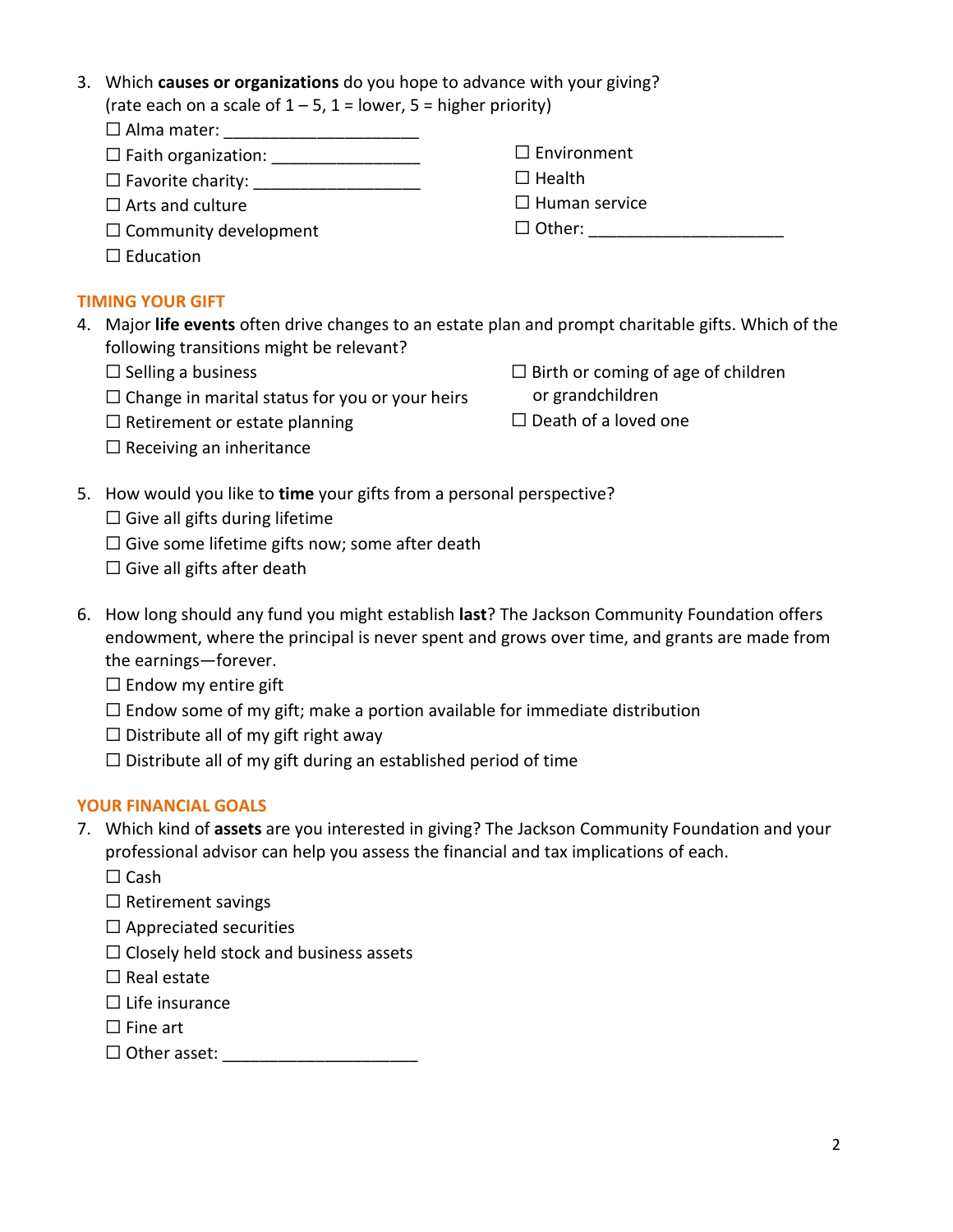- 8. Would you prefer to give in a way that provides you or a loved one a stream of **income** for life? If so, what type of income would you like your estate to provide? Your professional advisor can help you select a giving vehicle that works for your time horizon, risk tolerance and income requirements.
	- $\Box$  Predictable lifetime income for you and your spouse
	- $\Box$  Predictable lifetime income for you or your spouse
	- $\Box$  Maximum lifetime income for you and your spouse
	- $\Box$  Maximum lifetime income for you or your spouse
	- $\Box$  Provide income to a charity during your lifetime

## **YOUR DESIRED GIVING EXPERIENCE**

- 9. What level of **recognition** do you prefer?
	- $\Box$  Lasting recognition (name on a fund, foundation, building or permanent structure)
	- $\Box$  Public recognition (name in public announcement or media coverage)
	- $\square$  Simple recognition (personal thank you and name listed in annual report or newsletter)
	- ☐ Anonymity

# 10. How much **involvement** do you want in selecting recipients of the grants from your gift once it is made?

- $\Box$  No personal involvement after initial intent is established
- $\Box$  Personal involvement for a period of time
- $\Box$  Lifetime personal involvement
- $\Box$  Future personal involvement through children
- $\Box$  Future personal involvement through grandchildren

## 11. How much **control** do you wish to have over the assets you give to charity?

| less control        | more control    |                   |                      |                     |                    |
|---------------------|-----------------|-------------------|----------------------|---------------------|--------------------|
| П                   | $\Box$          |                   |                      | П                   | П                  |
| <b>Unrestricted</b> | <b>Field of</b> | <b>Designated</b> | <b>Donor Advised</b> | <b>Individually</b> | <b>Private</b>     |
| Fund:               | <b>Interest</b> | Fund:             | Fund:                | <b>Managed</b>      | <b>Foundation:</b> |
| Broad gift for      | Fund:           | Gift to           | Gift fund for        | Fund:               | Independent        |
| community;          | Gift to a       | benefit a         | donor-               | Harness your        | board              |
| community           | specific        | specific          | recommended          | investment          | awards             |
| foundation          | cause;          | organization      | grantmaking          | manager with        | grants             |
| awards grants       | community       |                   | with                 | community           |                    |
|                     | foundation      |                   | community            | foundation          |                    |
|                     | awards          |                   | foundation           | support             |                    |
|                     | grants          |                   | support              |                     |                    |